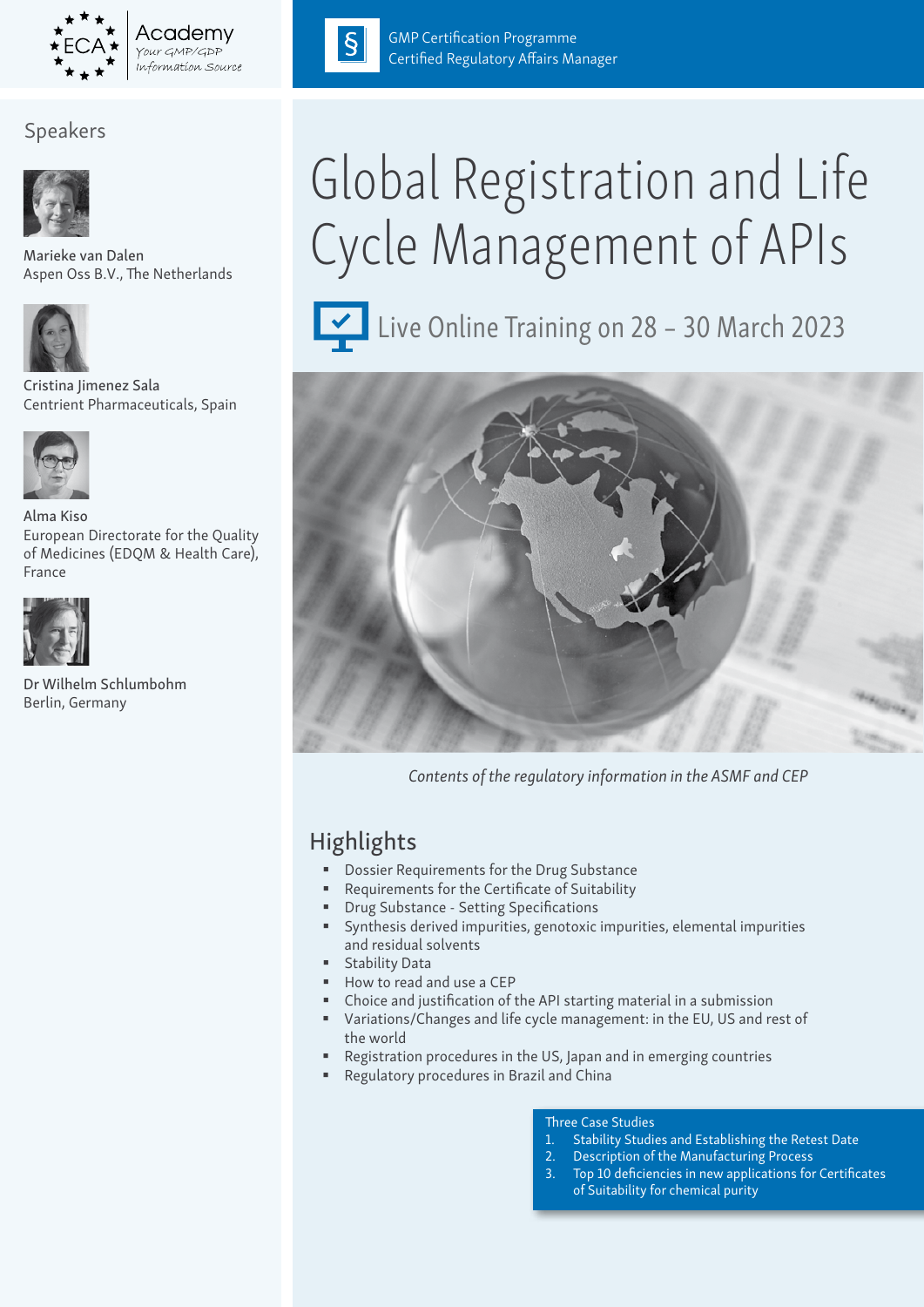# **Objectives**

This Live Online Training is intended to provide guidance on the format, content and submission procedures for the pharmaceutical documentation of the quality of the drug substance for different types of dossiers, the CTD, the CEP and the European ASMF.

In this context the consequences of the guidelines on Elemental Impurities (ICH Q3D (R1)) and genotoxic impurities (ICH M7) will be considered. Furthermore, the impact of the variations regulations will be discussed.

# Background

In Europe there are several ways to document the quality of the drug substance for the purpose of marketing authorisation:

- Certificate of Suitability of the pharmacopoeial monograph (CEP)
- Full details of manufacture (according to CTD Module 3 Quality of Drug Substance)
- European Active Substance Master File (ASMF; former Drug Master File, DMF)
- Other evidence of suitability of the pharmacopoeial monograph

In the US, the quality of the drug substance can be documented as part of the CMC Dossier or in a US-DMF.

# Target Audience

The Live Online Training is designed for all persons involved in the compilation of pharmaceutical dossiers for marketing authorisations who want to become familiar with the different ways to document the quality of the drug substance for the purpose of marketing authorisation in Europe. Furthermore, the course will be of interest to personnel from Quality Units of the medicinal products and the API industry.

# Programme

Dossier Requirements for the Drug Substance – An Introduction

- Chemical pharmaceutical documentation for active substance(s) – Regulatory requirements in EU and USA
- Types of active substances types of documentation
- CTD Module 3, CEP and ASMF (former DMF)
- CEP for a substance for TSE risk assessment

# Requirements for the Certificate of Suitability to the European Pharmacopoeia

- Regulatory basis: Resolution AP-CSP (99)4 of the Council of Europe
- CEP Procedure
- Content of the CEP dossier with practical examples
- Administrative minor and major changes, 5-year's revision

#### The European Active Substance Master File Procedure

- Regulatory background and scope
- The revised European ASMF guideline
- Applicant's and restricted parts points to consider
- Questions & Answers on the ASMF procedure
- Recent European developments: Sharing of assessment reports, data bases ….

Pharmaceutical Impurities: Residual Solvents, Synthesis-derived and Genotoxic and Elemental Impurities

- CPMP-/ICH-Guidelines on Impurities and Residual Solvents
- ICH M7 Guideline on genotoxic impurities
- ICH Q3D(R1) Guideline on elemental impurities
- Specifying Impurities
- Classifying solvents, setting and proving limits
- **ULACTER 19 IN STREE** Justification

## Stability Data

- CPMP/ICH Guidelines
- Stability Summary and Conclusions, stability commitment
- Documentation of Stability Data
- Necessity for documentation of raw data?

How to Read and Use a CEP

#### API Regulatory Starting Materials: how to Defend their Choice in a Submission

- Why is this such a hot topic
- **What guidelines to consider**
- How to define a suitable starting material
- How to defend your choice in the submission
- **What is different for generics**
- Consequences of a redefinition

#### Comparison of the CEP and DMF Procedure

- Advantages of the CEP procedure
- Handling Changes
- In which countries is the CEP being accepted?
- Cost Considerations
- Practical examples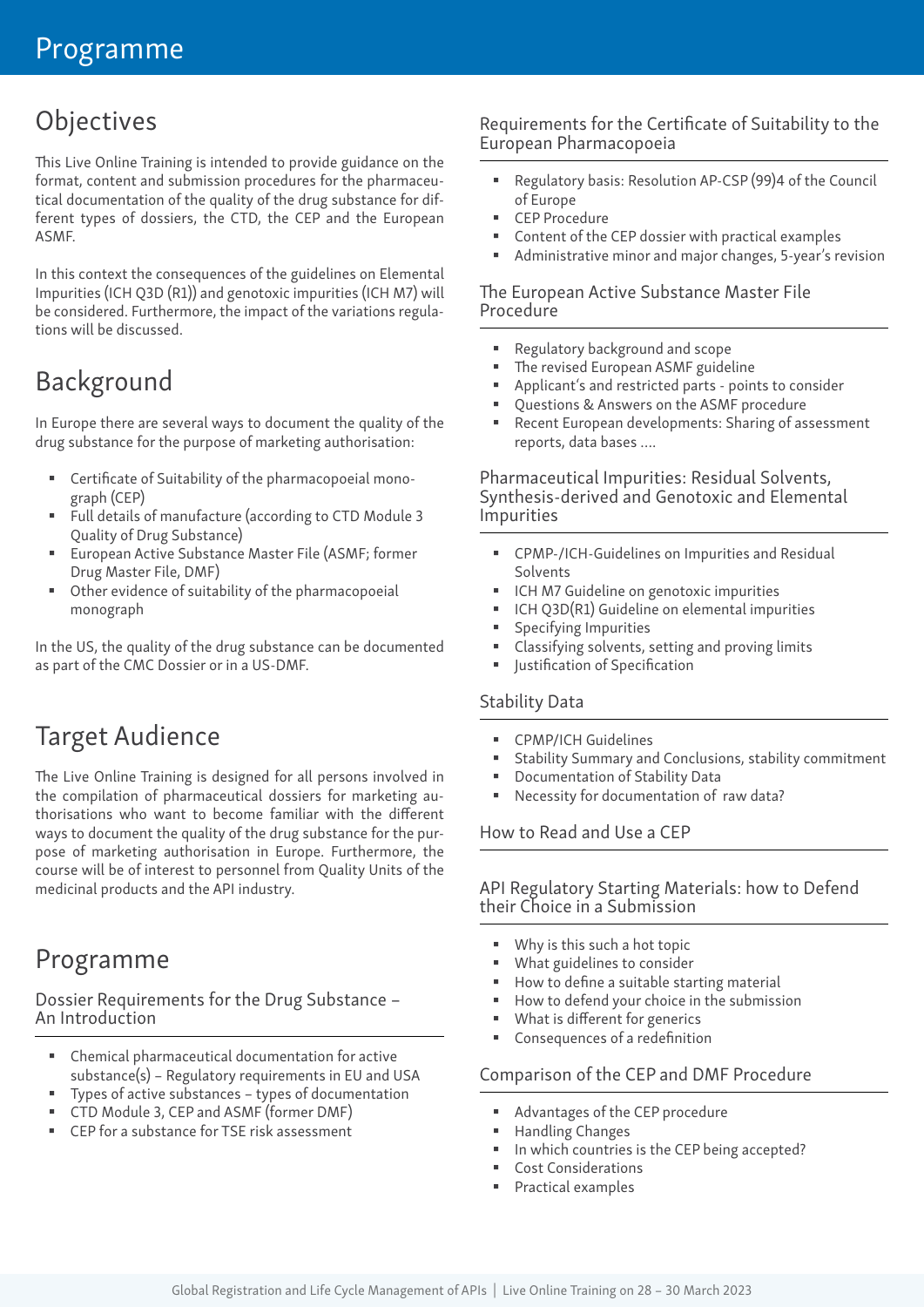#### Registration Procedures in the US and Japan – what are the Differences?

- Overview of the procedures
- Specifics for US and Japan

#### The EDQM Inspection Programme



Stability Studies and Establishing the Retest Date *Cristina Jimenez Sala*

Description of the Manufacturing Process *Dr Wilhelm Schlumbohm*

Top ten Deficiencies in new Applications for Certificates of Suitability for Chemical Purity *Dr Alma Kiso*

#### Important:

In order to prepare the lectures and the Case Studies in an optimal way, please send your questions to special topics prior to the Live Online Training to Ms Anne Günster, guenster@concept-heidelberg.de

She will forward your questions to the responsible speaker. Thank you in advance for your co-operation.

Registration Requirements for APIs in Emerging **Countries** 

- General remarks on API registrations in Emerging Countries
- Details of API registration in:
	- Taiwan
	- India
	- CIS countries: Russia, Belarus, Ukraine
	- GCC countries
- APIC Emerging Countries Interest Group

#### Variations/Changes and Life Cycle Management: in the EU, US and Rest of the World

- Types and categories of API changes
- EU: the variation regulation and CEP revisions
- Handling API changes in the US
- Handling API changes in Japan
- Handling API changes outside these regions
- Initiatives to facilitate changes

## Regulatory Procedures in Brazil and China

- Overview of the procedures
- Specifics for Brazil and China
- Experiences

# Speakers



#### Marieke van Dalen Aspen Oss B.V., The Netherlands

Marieke van Dalen is the global regulatory specialist

in the regulatory group dedicated to APIs, with over 30 years of experience in the regulatory field. She is a board member of APIC, the European API Industry organization, and she participates in a number of task forces. She frequently represents APIC in meetings and conferences organized by EMA, EDQM, CPhI etc.



#### Cristina Jimenez Sala

Centrient Pharmaceuticals, Spain

Ms Jiménez is a pharmacist and holds a master's degree in Pharmaceutical Industry. She has been working on different regulatory affairs positions dedicated to the life cycle management of the dossiers for final dosage forms and active principle ingredients for internal and external customers. Additionally, she was also involved in registration procedures for different type of medical devices and in vitro diagnostic products. The last years she was specially focused on managing documentation for sterile APIs registered all over the world, in-

cluding FDA, EDQM, Korea, Taiwan, India, Singapore and South Africa among others.



## Alma Kiso

Certification of Substances Department, European Directorate for the Quality of Medicines and Healthcare (EDQM), France

Alma Kiso, BSc, MSc, is a Scientific Officer in the Certification Department of the EDQM. Before joining the EDQM, she was in charge of assessment of new applications for marketing authorisation for medicinal products for human use with the Agency for Medicinal Products and Medical Devices of Bosnia and Herzegovina. Alma Kiso was also member of the European Pharmacopoeia Commission and expert group P4 within Ph. Eur. Commission. Since October 2016, she is in charge of the evaluation of new applications for Certificate of Suitability (CEP) in the Certification Department.



#### Dr Wilhelm Schlumbohm Berlin, Germany

Dr Schlumbohm worked 30 years with German drug licensing authorities. He was an expert for the Certification Procedure of the European Pharmacopoeia and a mem-

ber of the TAB for several years. He was also a member of the ASMF working group, and the CVMP co-opted member for quality. He is a pharmacist, holds a Ph D in biochemistry, and is further qualified as pharmacist for drug information and for public health.